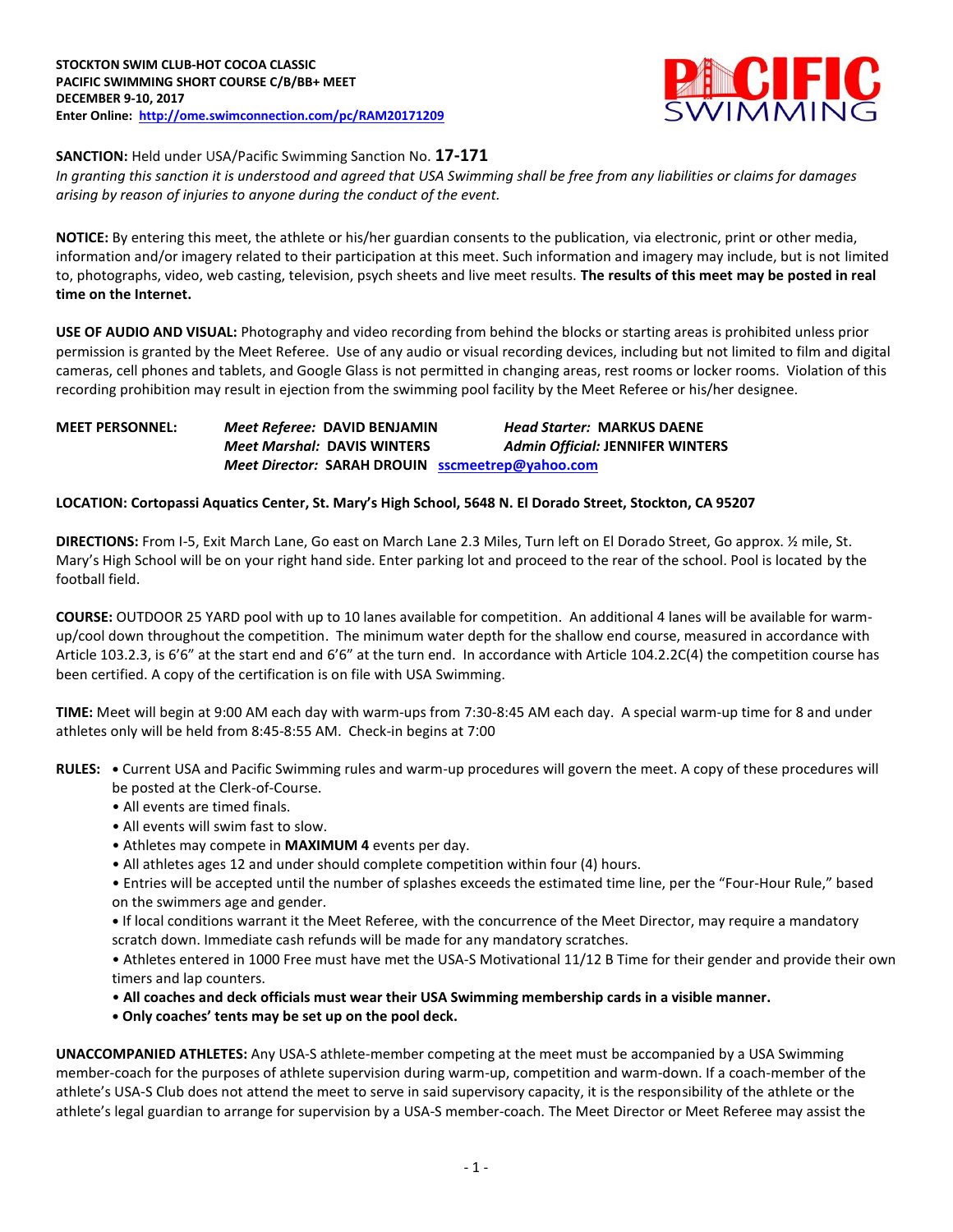athlete in making arrangements for such supervision; however, it is recommended that such arrangements be made in advance of the meet by the athlete's USA-S Club Member-Coach.

**RACING STARTS:** Athletes must be certified by a USA-S member-coach as being proficient in performing a racing start, or must start the race in the water. It is the responsibility of the athlete or the athlete's legal guardian to ensure compliance with this requirement.

**RESTRICTIONS:** • Smoking and the use of other tobacco products is prohibited on the pool deck, in the locker rooms, in spectator

- seating, on standing areas and in all areas used by athletes, during the meet and during warm-up periods.
- Sale and use of alcoholic beverages is prohibited in all areas of the meet venue.
- No glass containers are allowed in the meet venue.
- No propane heater is permitted except for snack bar/meet operations.
- All shelters must be properly secured.
- Changing into or out of swimsuits other than in locker rooms or other designated areas is prohibited.

• Destructive devices, to include but not limited to, explosive devices and equipment, firearms (open or concealed), blades, knives, mace, stun guns and blunt objects are strictly prohibited in the swimming facility and its surrounding areas. If observed, the Meet Referee or his/her designee may ask that these devices be stored safely away from the public or removed from the facility. Noncompliance may result in the reporting to law enforcement authorities and ejection from the facility. Law enforcement officers (LEO) are exempt per applicable laws.

 Operation of a drone, or any other flying apparatus, is prohibited over the venue (pools, athlete/coach areas, spectator areas and open ceiling locker rooms) any time athletes, coaches, officials and/or spectators are present.

• **No dogs or other animals on the pool deck.**

**ELIGIBILITY:** • Athletes must be current members of USA-S and enter their name and registration number on the meet entry card as they are shown on their Registration Card. If this is not done, it may be difficult to match the athlete with the registration and times database. The meet host will check all athlete registrations against the SWIMS database and if not found to be registered, the Meet Director shall accept the registration at the meet (a \$10 surcharge will be added to the regular registration fee). Duplicate registrations will be refunded by mail.

• Athletes in the "BB" Division must have met at least USA Swimming Motivational "BB" minimum time standard for their age group and gender. Athletes in the "B" Division must have met at least the listed "B" minimum time standard. All entry times slower than the listed "B" time standard will be in the "C" Division.

- Entries with **"NO TIME" will be REJECTED**.
- Entry times submitted for this meet will be checked against a computer database and may be changed in accordance with Pacific Swimming Entry Time Verification Procedures.
- Disabled athletes are welcome to attend this meet and should contact the Meet Director or Meet Referee regarding any special accommodations on entry times and seeding per Pacific Swimming policy.
- Athletes 19 years of age and over may compete in the meet for time only, no awards. Such athletes must have met standards for the 17-18 age group.
- The athlete's age will be the age of the athlete on the first day of the meet.

**ENTRY PRIORITY:** Meet entries will not be accepted any earlier than **November 3, 2017**. Entries from members of "year round" Zone 2 clubs in "good standing" and clubs within the Sierra Nevada LSC, postmarked or entered online by 11:59 p.m. on **November 20th, 2017** will be given first priority acceptance. All entries from Zone 2, all other Pacific LSC Zones and other LSC's, either postmarked entered online or hand delivered by the entry deadline will be considered in the order that they were received.

### **\*\*NOTE: Athlete who falsify their entry form by listing a club to which they are not legitimately associated with will be rejected from the meet. Further, entry fees will not be refunded and they may be referred to the Pacific Swimming Review Committee for disciplinary action.**

**ENTRY FEES:** \$4.00 per event plus an \$8.00 participation fee per athlete. Entries will be rejected if payment is not sent at time of request. No refunds will be made, except mandatory scratch downs.

**ONLINE ENTRIES:** To enter online go to **<http://ome.swimconnection.com/pc/RAM20171209>** to receive an immediate entry confirmation. This method requires payment by credit card. Swim Connection, LLC charges a processing fee for this service, equal to \$1 per athlete plus 5% of the total Entry Fees. Please note that the processing fee is a separate fee from the Entry Fees. If you do not wish to pay the processing fee, enter the meet using a mail entry. **Entering online is a convenience, is completely voluntary, and is in no way required or expected of an athlete by Pacific Swimming.** Online entries will be accepted through **Wednesday, November 29 th , 2017,** or until meet has reached capacity, whichever comes first.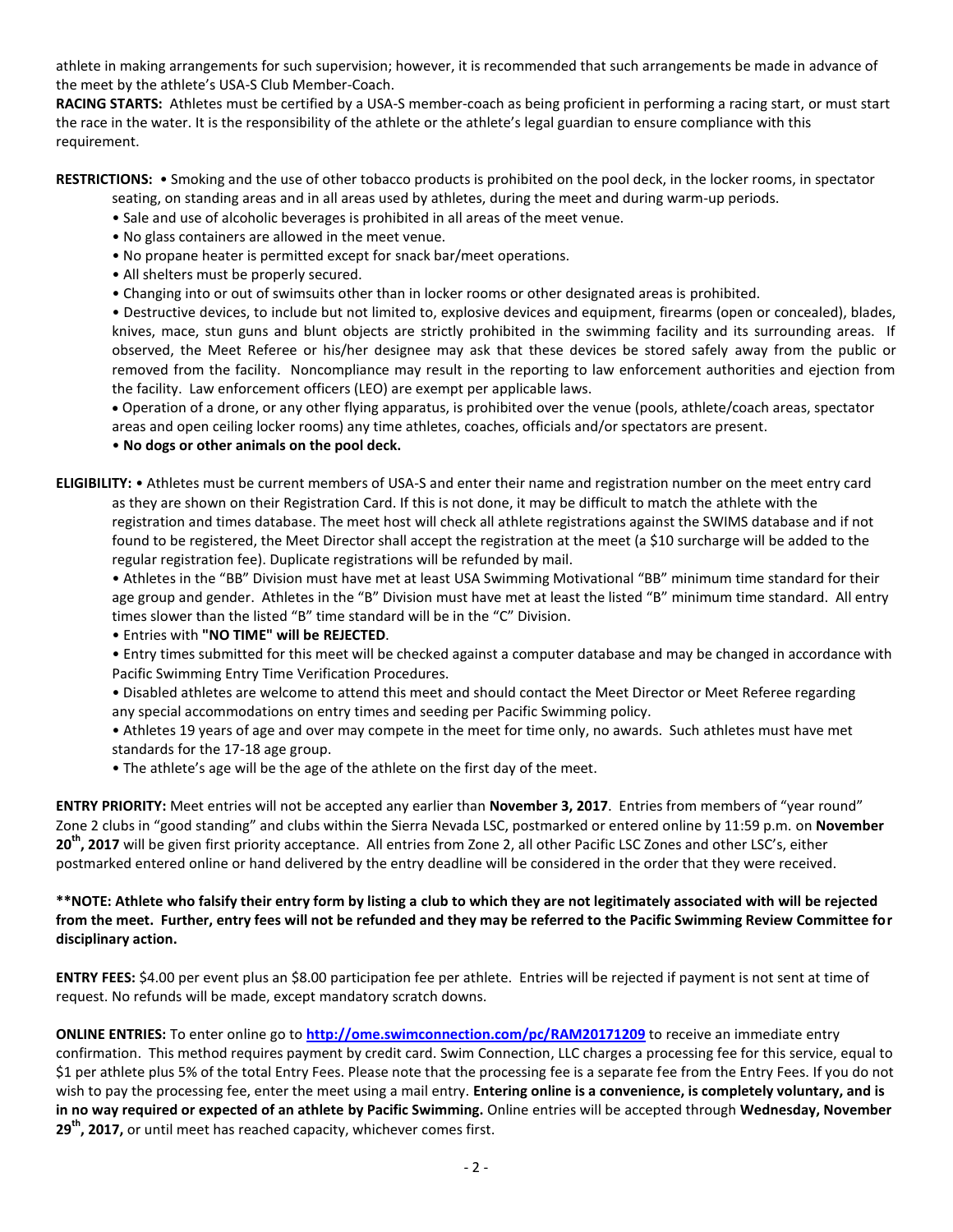**MAILED OR HAND DELIVERED ENTRIES**: Entries must be on the attached consolidated entry form. Forms must be filled out completely and printed clearly with athlete's best time. Entries must be postmarked by midnight, **Monday, November 7th , 2017** or hand delivered by 6:30 PM, Wednesday, **November 29th, 2017**. No late entries will be accepted. Requests for confirmation of receipt of entries should include a self-addressed, stamped envelope.

#### **Make check payable to**: **STOCKTON SWM CLUB**

| Mail entries to: SARAH DROUIN  | <b>Hand deliver entries to: SARAH DROUIN</b> |                         |
|--------------------------------|----------------------------------------------|-------------------------|
| <b>3651 N. MERRIMAC CIRCLE</b> |                                              | 3651 N. MERRIMAC CIRCLE |
| STOCKTON. CA 95219             |                                              | STOCKTON. CA 95219      |

**CHECK-IN:** The meet will be deck seeded. Athletes must check-in at the Clerk-of-Course. No event shall be closed more than 30 minutes before the scheduled start of the session. Close of check-in for all individual events shall be no more than 60 minutes before the estimated time of the start of the first heat of the event. Athletes who do not check in will not be seeded and will not be allowed to compete in that event.

**SCRATCHES:** Any athletes not reporting for or competing in an individual timed final event that they have checked in for shall not be penalized.

**AWARDS:** First through eighth places in each division (C, B & BB+) will be awarded for the 9-10, 11-12, and 13-14 age groups. First through eighth place in each division (PC-C, PC-B, and PC-A) will be awarded for the 8 & Under age group. All athletes achieving an A time for the first time will be awarded a standard A medal, regardless of place achieved in the event. No awards will be given for athletes 19 years of age and older. Note: Individual awards must be picked up at the meet. We will not mail or distribute awards after the meet.

**ADMISSION:** Free. A '2 DAY' meet program will be available for a reasonable fee.

**SNACK BAR & HOSPITALITY:** A snack bar will be available throughout the competition. Coaches and working deck officials will be provided breakfast. Hospitality will serve refreshments to timers and volunteers.

**MISCELLANEOUS:** No overnight parking is allowed. Facilities will not be provided after meet hours. **Neither Stockton Swim Club, nor St. Mary's High School is responsible for items that are lost or stolen.** All participating clubs are expected to provide lane timers based upon the number of athletes registered to swim each day. Club timing lanes for Saturday and Sunday will be assigned and coaches will be notified of assignments during the week prior to the meet.

**MINIMUM OFFICIALS:** The Meet Referee shall conduct an inventory of Officials and shall compare the number of athletes entered against the number of Officials that worked representing each club per day of the meet. Those clubs who have not provided sufficient Officials in a day of the meet, in accordance with the table below, will be fined \$100 per missing Official per day.

| Club athlete entered in session | Trained and carded officials REQUIRED |
|---------------------------------|---------------------------------------|
| $1 - 10$                        |                                       |
| $11 - 25$                       |                                       |
| 26-50                           |                                       |
| $51 - 75$                       |                                       |
| 76-100                          |                                       |
| 100 or more                     |                                       |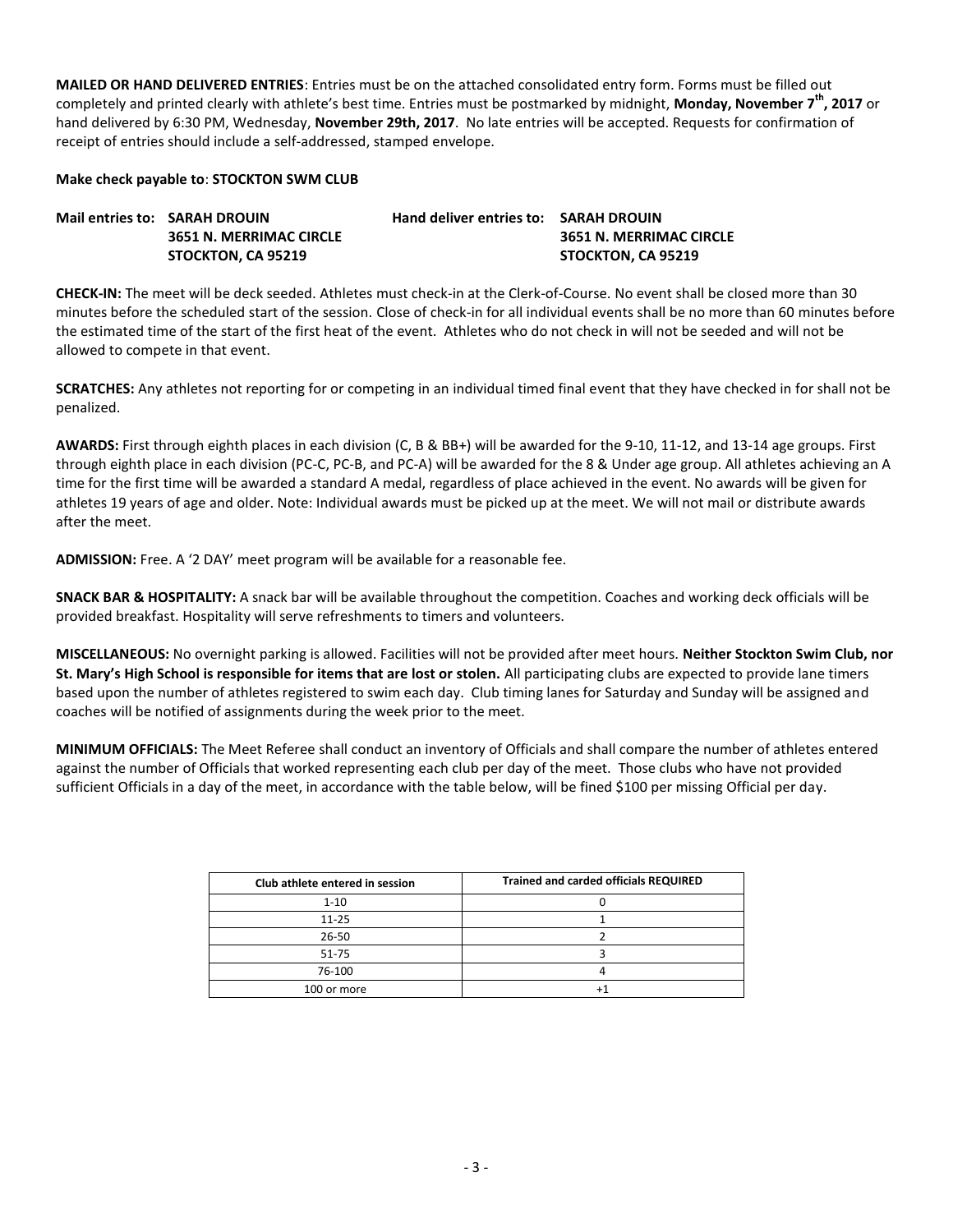## **EVENT SUMMARY**

|               | <b>SATURDAY</b> |                |              | <b>SUNDAY</b>         |                |                 |               |  |  |
|---------------|-----------------|----------------|--------------|-----------------------|----------------|-----------------|---------------|--|--|
| 8 & UN        | $9 - 10$        | 11-12          | 13-18        | 8 & UN                | $9 - 10$       | $11 - 12$       | 13-18         |  |  |
|               | 200 FR          | 200 FR         | 200 FR       | 25 BK                 | 100 BK         | 100 BK          | 200 BK        |  |  |
| 50 BK         | 50 BK           | 50 BK          | 100 BK       |                       | 50 FL          | 50 FL           | <b>100 FL</b> |  |  |
| 25 FL         | 100 FL          | 100 FL         | 200 FL       | 25 FR                 | 200 IM         | 400 IM          | 400 IM        |  |  |
| 25 BR         | 50 BR           | 200 BR         | 200 BR       | 50 BR                 | 100 BR         | 100 BR          | 100 BR        |  |  |
| <b>100 FR</b> | 100 FR          | 100 FR         | 100 FR       | <b>50 FR</b><br>50 FR |                | <b>50 FR</b>    | <b>50 FR</b>  |  |  |
|               | $1000$ FR* (B)  | $1000$ FR* (B) | 1000 FR* (B) |                       | $1000$ FR* (G) | 1000 FR $*$ (G) | 1000 FR* (G)  |  |  |

**\*Athletes entered in 1000 Free must have an 11/12 B Time and provide their own timers and lap counters.** 

#### **EVENTS**

|                | <b>SATURDAY, DECEMBER 9th</b> |                |               | SUNDAY, DECEMBER 10th   |
|----------------|-------------------------------|----------------|---------------|-------------------------|
| <b>EVENT#</b>  | <b>EVENT</b>                  | <b>EVENT#</b>  | <b>EVENT#</b> | <b>EVENT</b>            |
| $\mathbf{1}$   | 13-18 200 Free                | $\overline{2}$ | 41            | 13-18 200 Back          |
| 3              | 11-12 200 Free                | 4              | 43            | 11-12 100 Back          |
| 5              | 9-10 200 Free                 | 6              | 45            | 9-10 100 Back           |
| $\overline{7}$ | 13-18 100 Back                | 8              | 47            | 8 UN 25 Back            |
| 9              | 11-12 50 Back                 | 10             | 49            | 13-18 100 Fly           |
| 11             | 9-10 50 Back                  | 12             | 51            | 11-12 50 Fly            |
| 13             | 8-UN 50 Back                  | 14             | 53            | 9-10 50 Fly             |
| 15             | 13-18 200 Fly                 | 16             | 55            | 13-18 400 I.M.          |
| 17             | 11-12 100 Fly                 | 18             | 57            | 11-12 400 I.M.          |
| 19             | 9-10 100 Fly                  | 20             | 59            | 9-10 200 I.M.           |
| 21             | 8-UN 25 Fly                   | 22             | 61            | 8 UN 25 Free            |
| 23             | 13-18 200 Breast              | 24             | 63            | 13-18 100 Breast        |
| 25             | 11-12 200 Breast              | 26             | 65            | 11-12 100 Breast        |
| 27             | 9-10 50 Breast                | 28             | 67            | 9-10 100 Breast         |
| 29             | 8 UN 25 Breast                | 30             | 69            | 8 UN 50 Breast          |
| 31             | 13-18 100 Free                | 32             | 71            | 13-18 50 Free           |
| 33             | 11-12 100 Free                | 34             | 73            | 11-12 50 Free           |
| 35             | 9-10 100 Free                 | 36             | 75            | 9-10 50 Free            |
| 37             | 8 UN 100 Free                 | 38             | 77            | 8-UN 50 Free            |
|                | <b>OPEN 1.000 Free*</b>       | 40             | 79            | <b>OPEN 1.000 Free*</b> |

| SATURDAY, DECEMBER 9th |                         |                |
|------------------------|-------------------------|----------------|
| <b>EVENT#</b>          | <b>EVENT</b>            | <b>EVENT#</b>  |
| $\mathbf{1}$           | 13-18 200 Free          | $\overline{2}$ |
| $\overline{3}$         | 11-12 200 Free          | 4              |
| 5                      | 9-10 200 Free           | 6              |
| $\overline{7}$         | 13-18 100 Back          | 8              |
| 9                      | 11-12 50 Back           | 10             |
| 11                     | 9-10 50 Back            | 12             |
| 13                     | 8-UN 50 Back            | 14             |
| 15                     | 13-18 200 Fly           | 16             |
| 17                     | 11-12 100 Fly           | 18             |
| 19                     | 9-10 100 Fly            | 20             |
| 21                     | 8-UN 25 Fly             | 22             |
| 23                     | 13-18 200 Breast        | 24             |
| 25                     | 11-12 200 Breast        | 26             |
| 27                     | 9-10 50 Breast          | 28             |
| 29                     | 8 UN 25 Breast          | 30             |
| 31                     | 13-18 100 Free          | 32             |
| 33                     | 11-12 100 Free          | 34             |
| 35                     | 9-10 100 Free           | 36             |
| 37                     | 8 UN 100 Free           | 38             |
|                        | <b>OPEN 1,000 Free*</b> | 40             |

**\*Athletes entered in 1,000 Free must have met the USA-S Motivational 11/12 "B" Time for their gender and provide their own timers and lap counters.** 

Use the following URL to find the time standards: **<http://www.pacswim.org/swim-meet-times/standards>**